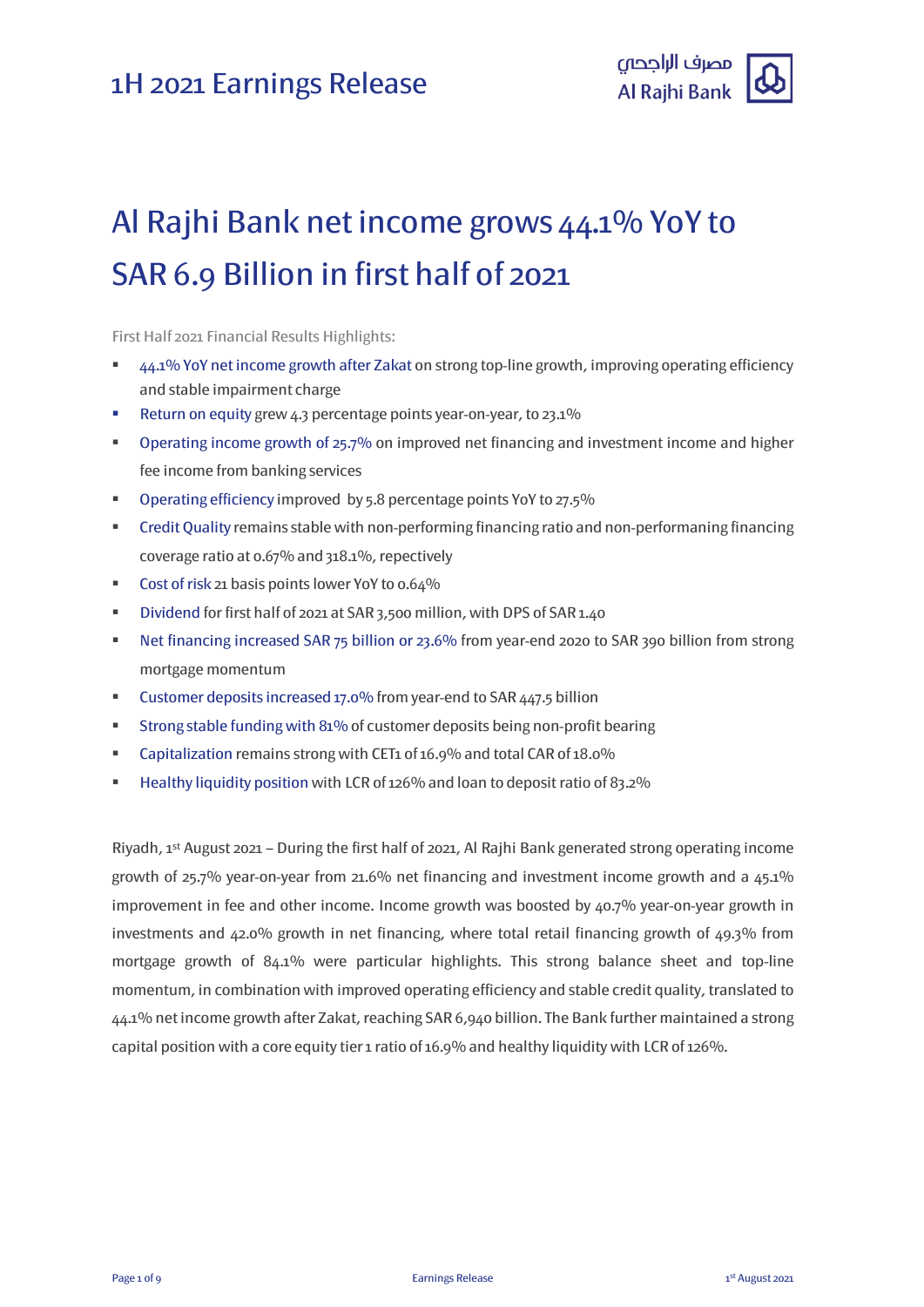

Commenting on Al Rajhi Bank's first half 2021 performance, Mr. Abdullah bin Sulaiman Al Rajhi, Chairman of the Board of Directors, said: "Our excellent financial performance was underpinned by the strong client relationships that have been further reinforced throughout the COVID pandemic. As our clients turn to Al Rajhi Bank to finance their homes, their businesses and their lifestyle, and place their trust in our financial services and digital solutions, we were able to increase financing by 23.6% to 390bn and grow customer deposits by 17.0% to SAR448bn during the first half. We also realized the early rewards of our "Bank of the Future" strategy with the Retail, Corporate and SME financing portfolios all growing more than 20%. In Retail, the 24% financing growth was driven by 34% growth in residential financing. This strategic progress, together with the economic recovery underway in Saudi Arabia, generated record client activity across the bank, which resulted in operating income rising 25.7%, net income growth of 44.1%, the cost to income ratio improving to 27.5% and ROE rising 4.3 percentage points to 23.1%."

### Performance Highlights

#### Income Statement Summary

| SAR (mn)                              | 1H 2021   | 1H 2020     | YoY           |         | 1Q 2021   | QoQ           |          | YoY           |
|---------------------------------------|-----------|-------------|---------------|---------|-----------|---------------|----------|---------------|
|                                       |           |             | $\frac{0}{0}$ | 2Q 2021 |           | $\frac{0}{0}$ | 2Q 2020  | $\frac{0}{0}$ |
|                                       |           |             |               |         |           |               |          |               |
| Net financing and investment income   | 9,822     | 8,078       | $21.6\%$      | 5,052   | 4,771     | $5.9\%$       | 3,968    | $27.3\%$      |
| Fees and other income                 | 2,462     | 1,697       | $45.1\%$      | 1,285   | 1,177     | $9.1\%$       | 840      | $52.9\%$      |
| <b>Total operating income</b>         | 12,284    | 9,775       | 25.7%         | 6,336   | 5,948     | $6.5\%$       | 4,808    | 31.8%         |
| Operating expenses                    | (3,382)   | (3,255)     | $3.9\%$       | (1,730) | (1,652)   | $4.7\%$       | (1, 634) | $5.9\%$       |
| <b>Pre-Provision Profit</b>           | 8,902     | 6,520       | 36.5%         | 4,606   | 4,296     | $7.2\%$       | 3,174    | $45.1\%$      |
| Total impairment charge               | (1,161)   | (1, 151)    | $0.9\%$       | (584)   | (577)     | $1.2\%$       | (458)    | $27.5\%$      |
| Net income for the period             | 7,741     | 5,370       | $44.2\%$      | 4,022   | 3,719     | 8.2%          | 2,716    | 48.1%         |
| Zakat                                 | (801)     | (554)       | $44.7\%$      | (418)   | (383)     | 8.9%          | (280)    | $49.2\%$      |
| Net income for the period after Zakat | 6,940     | 4,816       | $44.1\%$      | 3,605   | 3,335     | 8.1%          | 2,436    | 48.0%         |
| Earnings per share (SAR)              | 2.78      | 1.93        | $44.1\%$      | 1.44    | 1.33      | $8.1\%$       | 0.97     | 48.0%         |
| Dividends per share (SAR)             | 1.4       | $\mathbf 0$ |               | 1.4     | $\circ$   |               | $\circ$  |               |
| Return on equity                      | $23.11\%$ | 18.78%      | $4.3\%$       |         | $22.43\%$ |               |          |               |
| Return on assets                      | 2.74%     | $2.46\%$    | $0.3\%$       |         | $2.75\%$  |               |          |               |
| Net financing and investment margin   | $4.44\%$  | 4.80%       | $-0.36%$      |         | $4.56\%$  |               |          |               |
| Cost to income ratio                  | $27.5\%$  | 33.3%       | $-5.8%$       |         | 27.8%     |               |          |               |
| Cost of risk                          | 0.64%     | $0.85\%$    | $-0.21\%$     |         | 0.67%     |               |          |               |

Total operating income reached SAR 12,284 million in the first half of 2021, an increase of 25.7% compared with the same period last year. This improvement was partly driven by 21.6% year-on-year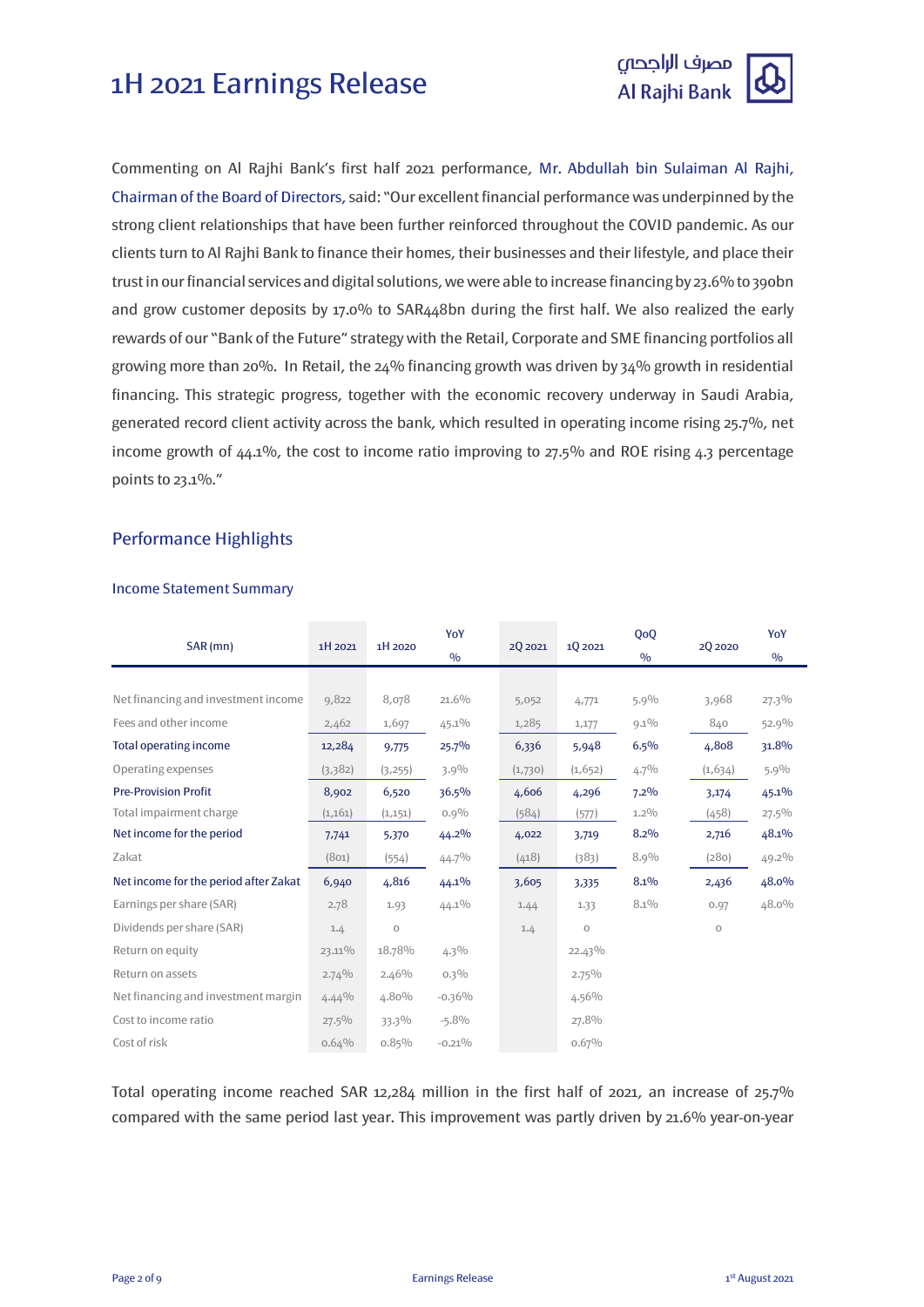

growth of net financing and investment income due to strong growth in the financing and investment portfolios, and despite a 36 basis points contraction in the net financing and investment margin to 4.44% resulting from the lower interest rate environment and modification losses incurred on customer deferrals. Income growth was further aided by 45.1% year-on-year growth in fee and other income, where fee income on banking services grew 60.7% year-on-year.

Total operating income for the second quarter of 2021 amounted to SAR 6,336 million, an increase of 31.8% compared with the second quarter of 2020 and of 6.5% relative to the previous quarter. This growth was similarly driven by improvements across both net financing and investment income and fee income from banking services.

Operating expenses totalled SAR 3,382 million for first six months of 2021, a rise of only 3.9% supporting 25.7% operating income growth. These positive "jaws" were enabled through efficiencies gained in the Bank's digital platforms and resulted in an improvement in the cost to income ratio of 5.8 percentage points year-on-year to 27.5%. Similarly, operating expenses for the second quarter of 2021 increased by a modest 5.9% compared with the corresponding quarter in 2020 and 4.7% relative to the previous quarter to SAR 1,730 million.

The impairment charge for for the first half of 2021 amounted to SAR 1,161 million, stable compared to same period last year. The cost of risk for first six months of 2021 was 21 baisis points lower at 0.64%. The non-performing financing ratio decreased marginally by 9 basis points from the start of the year to 0.67%, as credit quality remained stable over the last 12 months. The non-performing financing coverage ratio increased by 12% from the previous year-end to 318% as at 30 June 2021.

The recommended dividend for the first half of 2021 was SAR 3,500 million, with the resulting dividend per share of SAR 1.40 and a payout ratio of 50%.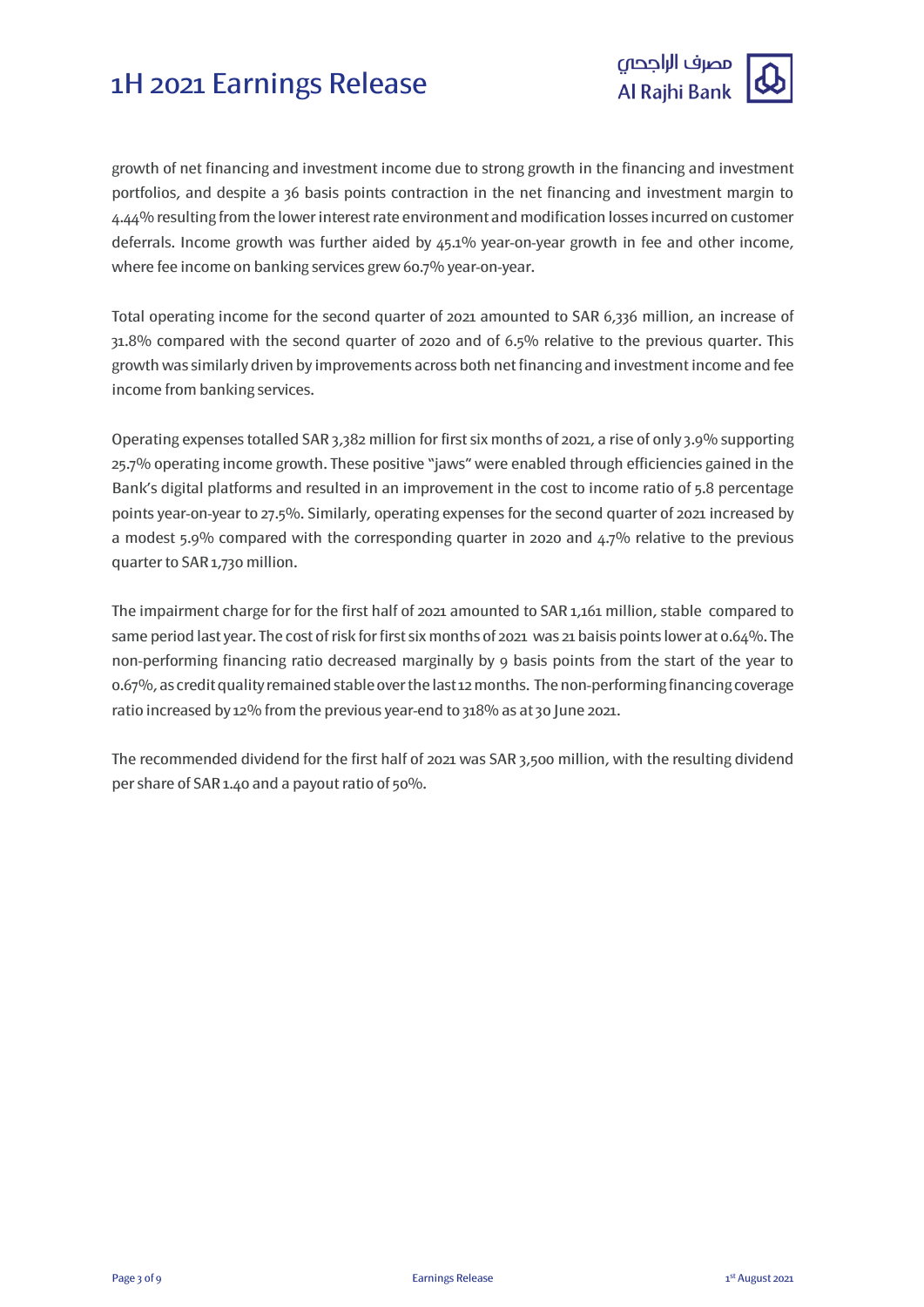

#### Balance Sheet Summary

| SAR (mn)                                            | 2Q 2021  | 10 20 21 | QoQ<br>$\frac{0}{0}$ | 4Q 2020  | <b>YTD</b><br>$\frac{0}{0}$ | 2Q 2020  | YoY<br>$\frac{0}{0}$ |
|-----------------------------------------------------|----------|----------|----------------------|----------|-----------------------------|----------|----------------------|
|                                                     |          |          |                      |          |                             |          |                      |
| Cash and balances with SAMA and other central banks | 36,914   | 38,562   | $-4.3\%$             | 47,363   | $-22.1\%$                   | 45,022   | $-18.0\%$            |
| Due from banks and other financial Institutions     | 26,213   | 31,730   | $-17.4%$             | 28,655   | $-8.5\%$                    | 28,215   | $-7.1\%$             |
| Investments, net                                    | 74,474   | 67,968   | $9.6\%$              | 60,285   | $23.5\%$                    | 52,937   | $40.7\%$             |
| Financing, net                                      | 390,296  | 356,144  | $9.6\%$              | 315,712  | 23.6%                       | 274,928  | 42.0%                |
| Other assets, net                                   | 18,243   | 17,829   | $2.3\%$              | 16,810   | $8.5\%$                     | 16,582   | $10.0\%$             |
| <b>Total assets</b>                                 | 546,139  | 512,234  | 6.6%                 | 468,825  | 16.5%                       | 417,684  | 30.8%                |
| Due to banks and other financial institutions       | 14,085   | 9,731    | $44.7\%$             | 10,764   | 30.9%                       | 10,325   | 36.4%                |
| Customers' deposits                                 | 447,506  | 421,269  | $6.2\%$              | 382,631  | $17.0\%$                    | 334,665  | 33.7%                |
| Other liabilities                                   | 24,878   | 22,012   | 13.0%                | 17,311   | $43.7\%$                    | 20,764   | 19.8%                |
| <b>Total liabilities</b>                            | 486,469  | 453,011  | 7.4%                 | 410,706  | 18.4%                       | 365,754  | 33.0%                |
| Total shareholders' equity                          | 59,670   | 59,222   | 0.8%                 | 58,119   | $2.7\%$                     | 51,930   | $14.9\%$             |
|                                                     |          |          |                      |          |                             |          |                      |
| Risk weighted assets                                | 370,826  | 353,498  | 4.9%                 | 323,009  | 14.8%                       | 289,237  | 28.2%                |
| Core equity tier 1 ratio                            | 16.9%    | 16.8%    | $0.1\%$              | $18.0\%$ | $-1.1\%$                    | $18.0\%$ | $-1.1\%$             |
| Total capital adequacy ratio                        | 18.0%    | 17.9%    | $0.1\%$              | $19.1\%$ | $-1.1\%$                    | 19.0%    | $-1.0\%$             |
| Liquidity coverage ratio (LCR)                      | 126%     | $142\%$  | $-15.3\%$            | $155\%$  | $-29.1\%$                   | 164%     | $-23.3\%$            |
| Basel III leverage ratio                            | $11.3\%$ | $11.2\%$ | $0.1\%$              | $12.0\%$ | $-0.7\%$                    | $12.1\%$ | $-0.8%$              |
| Loan to Deposit Ratio                               | 83.2%    | 80.7%    | $2.5\%$              | 78.8%    | 4.4%                        | 78.8%    | $4.4\%$              |
| Non-performing financing ratio                      | 0.67%    | 0.70%    | $-0.03\%$            | $0.76\%$ | $-0.1\%$                    | $1.02\%$ | $-0.4%$              |
| Non-performing financing coverage ratio             | 318.1%   | 317.7%   | 0.4%                 | 305.6%   | 12.6%                       | 252.8%   | 65.3%                |

Total assets reached SAR 546,139 million as at 30 June 2021, an increase of 16.5% compared to the 31 December 2020 and 30.8% from 30 June 2020, from strong growth in the financing and investments portfolios.

Net financing grew 23.6% from the previous year end to reach SAR 390,296 million, where above 20% growth was registered across the retail, corporate and SME financing portfolios. In retail, 24% year-todate financing growth was driven by 34% growth in residential financing. Customer deposits increased 17.0% in the first half of 2021 to SAR 447,506 million from 92.7% growth in profit-bearing deposits and 7.4% growth in non-profit bearing deposits. Non-profit bearing deposits continued to represented a significant proportion of total deposits of 81% as at 30 June 2021.

Al Rajhi Bank continued to maintain its strong capitalization profile with core equity tier 1 and total capital adequacy ratios of 16.9% and 18.0% respectively as at 30 June 2021. The Bank's liquidity position remained healthy with a liquidity coverage ratio of 126% and loan to deposit ratio of 83.2% as at 30 June 2021.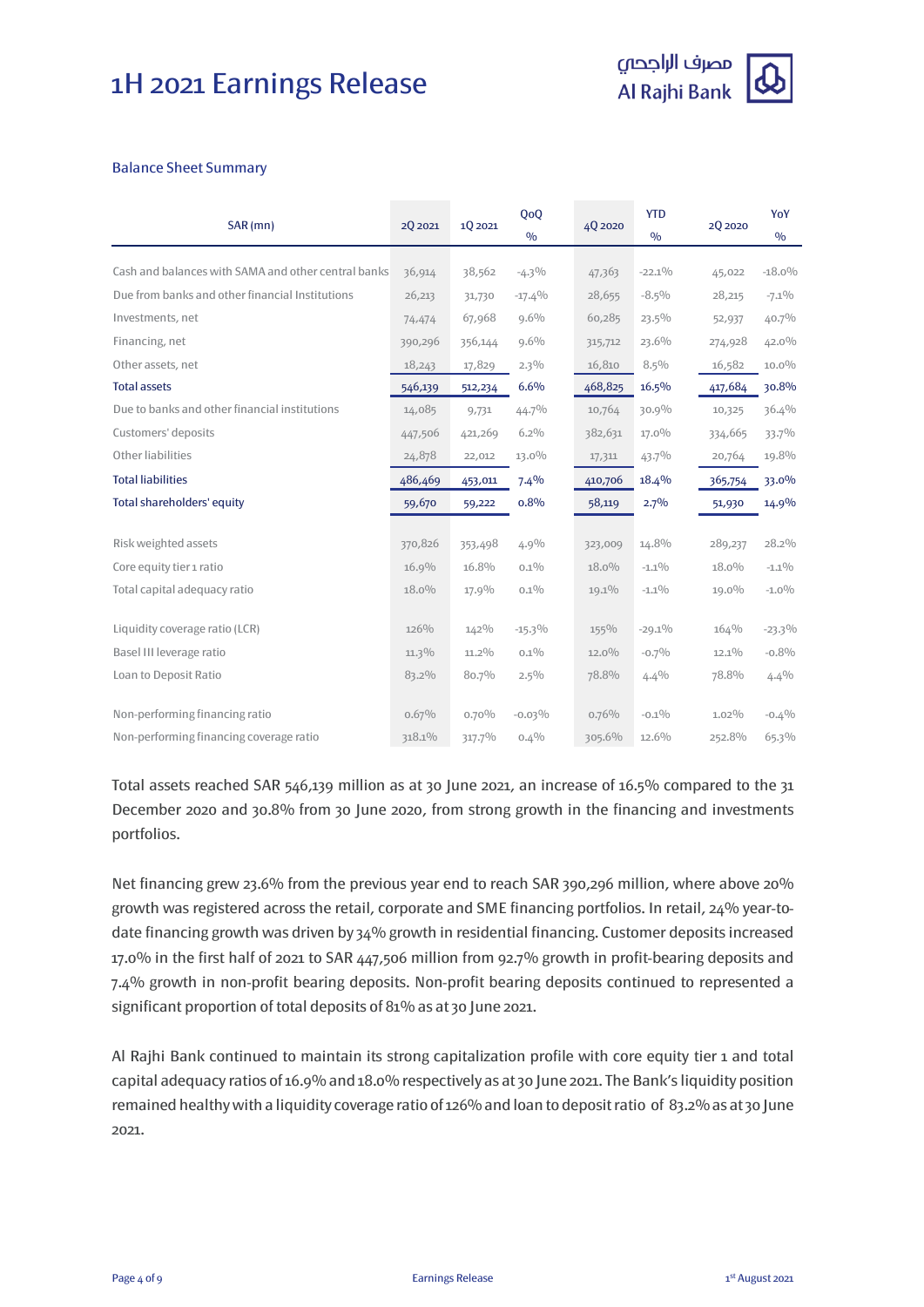

#### Segmental Performance Highlights

#### Retail Banking

Al Rajhi Bank's retail business is the largest retail banking franchise in the Kingdom and offers a full range of financial products and banking services to individuals, such as current accounts, personal finance, and housing and auto financing.

| SAR (mn)                            | 1H 2021 | 1H 2020 | $Y_0Y\%$  | 20 20 21 | 10 2021 | <b>000 %</b> | 20 20 20 | Yo Y $\%$ |
|-------------------------------------|---------|---------|-----------|----------|---------|--------------|----------|-----------|
|                                     |         |         |           |          |         |              |          |           |
| Net financing and investment income | 6,090   | 5,884   | $3.5\%$   | 3,015    | 3,075   | $-2.0\%$     | 2,909    | $3.6\%$   |
| Fees and other income               | 1,114   | 987     | 12.9%     | 494      | 620     | $-20.3\%$    | 491      | $0.5\%$   |
| Total operating income              | 7,204   | 6,871   | 4.8%      | 3,509    | 3,695   | $-5.0\%$     | 3,400    | $3.2\%$   |
| Operating expenses                  | (2,953) | (2,794) | $5.7\%$   | (1,494)  | (1,459) | $2.4\%$      | (1, 394) | $7.1\%$   |
| Total impairment charge             | (1,108) | (534)   | 107.7%    | (564)    | (544)   | $3.7\%$      | (260)    | 116.7%    |
| Net income for the period           | 3,143   | 3,543   | $-11.3\%$ | 1,451    | 1,692   | $-14.3\%$    | 1,746    | $-16.9%$  |
|                                     |         |         |           |          |         |              |          |           |
| Total assets                        | 332,209 | 231,642 | 43.4%     | 332,209  | 302,292 | $9.9\%$      | 231,642  | $43.4\%$  |
| <b>Total liabilities</b>            | 313,043 | 313,945 | $-0.3\%$  | 313,043  | 307,060 | $1.9\%$      | 313,945  | $-0.3\%$  |

The Retail segment delivered 4.8% year-on-year total operating income growth in the first half of 2021 to reach SAR 7,204 million. Net financing and investment income grew 3.5% year-on-year to SAR 6,090 million, driven by 43.4% increase in assets, partly offset by contraction in the net financing and investment income margin. Fees and other income increased 12.9% year-on-year to SAR 1,114 million. For the second quarter, operating income grew 3.2% year-on-year and decreased 5.0% quarter-onquarter.

Operating expenses totalled SAR 2,953 million in the first half of 2021, a 5.7% increase year-on-year. Second quarter 2021 operating expenses increased 7.1% year-on-year and 2.4% quarter-on-quarter. The impairment charge for Retail amounted to SAR1,108 million for the first six months of 2021, an increase of 107.7% year-on-year due to the strong growth in financing recorded in recent years, while underlying credit quality remained relatively stable.

Net income for the first half of 2021 decreased 11.3% to SAR 3,143 million, while second quarter net income decreased 16.9% year-on-year to SAR 1,451 million.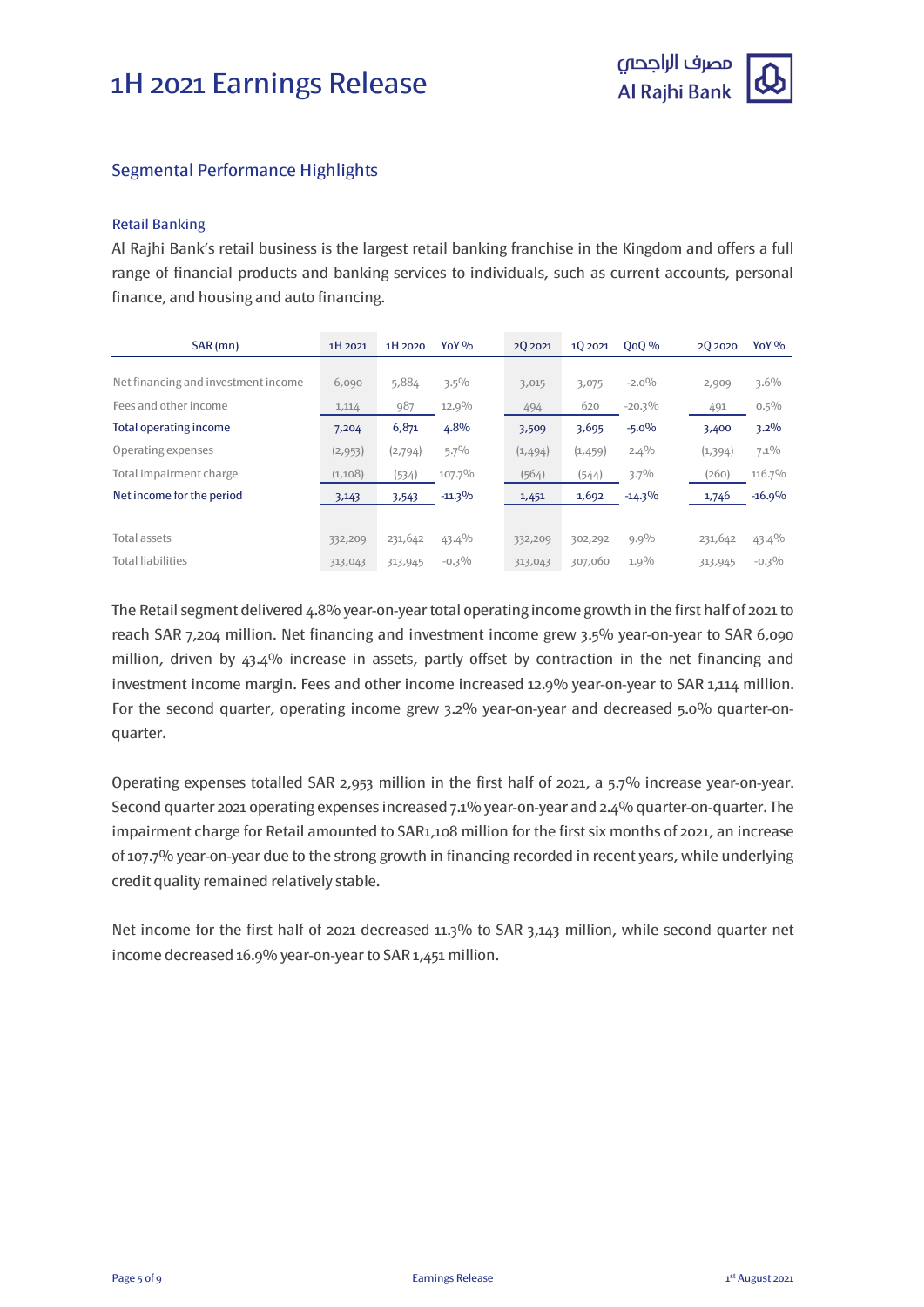

#### Corporate Banking

Al Rajhi Bank's corporate banking segment offers a comprehensive range of corporate financing facilities as well as trade finance, cash management and financial hedging and protection solutions to corporate customers.

| SAR(mn)                             | 1H 2021 | 1H 2020 | $Y_0Y\%$ | 20 20 21 | 10 20 21 | <b>OoO</b> % | 20 20 20 | Yo Y $%$  |
|-------------------------------------|---------|---------|----------|----------|----------|--------------|----------|-----------|
|                                     |         |         |          |          |          |              |          |           |
| Net financing and investment income | 999     | 914     | $9.2\%$  | 518      | 480      | 7.8%         | 379      | 36.6%     |
| Fees and other income               | 536     | 206     | 160.5%   | 430      | 107      | 302.8%       | 109      | 294.6%    |
| Total operating income              | 1,535   | 1,120   | $37.0\%$ | 948      | 587      | 61.4%        | 488      | 94.1%     |
| Operating expenses                  | (246)   | (150)   | 63.9%    | (142)    | (104)    | 37.1%        | (75)     | 89.8%     |
| Total impairment charge             | (49)    | (602)   | $-91.8%$ | (26)     | (24)     | $7.9\%$      | (184)    | $-86.1\%$ |
| Net income for the period           | 1,240   | 369     | 236.4%   | 780      | 460      | 69.7%        | 230      | 239.6%    |
|                                     |         |         |          |          |          |              |          |           |
| Total assets                        | 77,761  | 63,611  | $22.2\%$ | 77,761   | 73,935   | $5.2\%$      | 63,611   | $22.2\%$  |
| <b>Total liabilities</b>            | 152,073 | 34,085  | 346.2%   | 152,073  | 129,956  | $17.0\%$     | 34,085   | 346.2%    |

The Corporate segment's total operating income amounted to SAR 1,535 million in the first half of 2021, a 37.0% rise over the same period of last year. Net financing and investment income grew 9.2% year-onyear to SAR 999 million and fees and other income rose 160.5% to SAR 536 million. Second quarter 2021 total operating income increased by 94.1% year-on-year and 61.4% quarter-on-quarter from strong fee and other income generation during the second quarter of 2021.

Operating expenses totalled SAR 246 million in first six months of 2021, a 63.9% increase year-on-year. For the second quarter of 2021, operating expenses amounted to SAR 142 million, an increase of 89.8% year-on-year and 37.1% quarter-on-quarter.

The impairment charge for Corporate Banking decreased by 91.8% to SAR 49 million in first six months of 2021 as credit quality stabilized following elevated impairments in the same period of the previous period relating to the Covid Pandemic.

Net income of SAR 1,240 for the first half of 2021 was 236.4% higher than same priod last year, while second quarter net income increased 239.6% year-on-year and 69.7% quarter-on-quarter.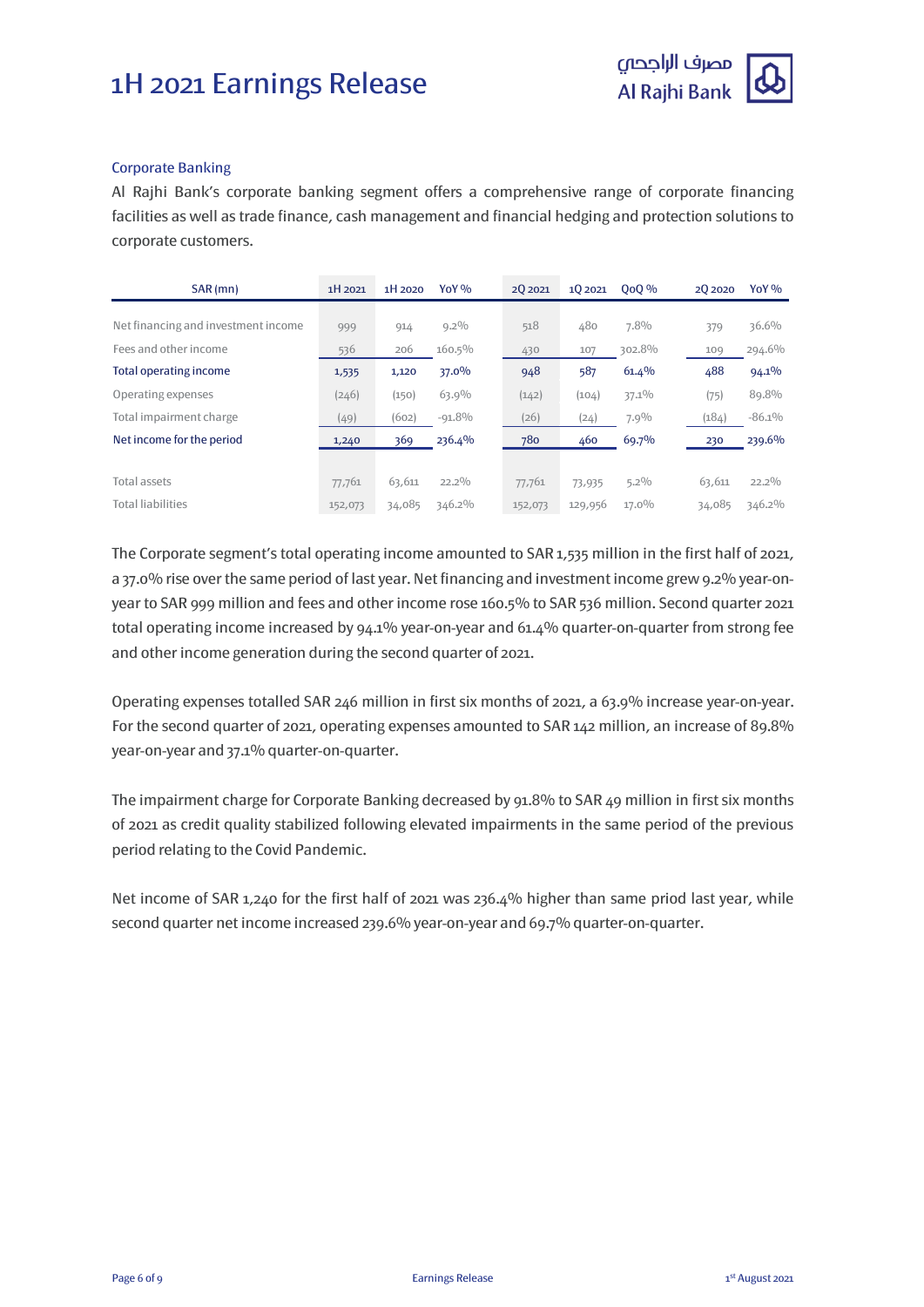

#### **Treasury**

The treasury segment is responsible for managing the bank's financial position to accomplish successful structuring of maturities and liquidity, investment efficiency and exchange rates and offers financial hedging and protection solutions to corporate customers.

| SAR (mn)                            | 1H 2021 | 1H 2020 | $Y_0Y_{0}$ | 20 20 21 | 10 2021 | <b>OoO</b> % | 20 20 20 | YoY $\%$   |
|-------------------------------------|---------|---------|------------|----------|---------|--------------|----------|------------|
|                                     |         |         |            |          |         |              |          |            |
| Net financing and investment income | 2,703   | 1,256   | $115.2\%$  | 1,502    | 1,201   | $25.0\%$     | 668      | 124.9%     |
| Fees and other income               | 290     | 261     | $11.0\%$   | 119      | 170     | $-29.8%$     | 99       | $20.6\%$   |
| Total operating income              | 2,993   | 1,517   | 97.3%      | 1,622    | 1,372   | 18.2%        | 767      | 111.4%     |
| Operating expenses                  | (99)    | (238)   | $-58.3%$   | (52)     | (47)    | 10.7%        | (129)    | $-59.5%$   |
| Total impairment charge             | (4)     | (16)    | $-76.1\%$  | 6        | (9)     | $-160.4%$    | (14)     | $-141.1\%$ |
| Net income for the period           | 2,890   | 1,264   | 128.6%     | 1,575    | 1,315   | 19.8%        | 624      | 152.3%     |
|                                     |         |         |            |          |         |              |          |            |
| Total assets                        | 131,723 | 119,357 | $10.4\%$   | 131,723  | 131,833 | $-0.1\%$     | 119,357  | $10.4\%$   |
| <b>Total liabilities</b>            | 21,162  | 17,575  | 20.4%      | 21,162   | 15,828  | 33.7%        | 17,575   | $20.4\%$   |

Treasury and Investments reported a strong performance in first half of 2021, with operating income rising by 97.3% year-on-year to SAR 2,993 million. This was driven by higher investment balances causing a 115.2% rise in net financing and investment income to SAR 2,703 million. Fees and other income for the first half of 2021 amounted to SAR 290 million, an increase of 11.0% compared to the same period of last year.

The strong growth in operating income combined with a 58.3% reduction in operating expenses translated to 128.6% year-on-year net income growth to SAR 2,890 million for first half of 2021.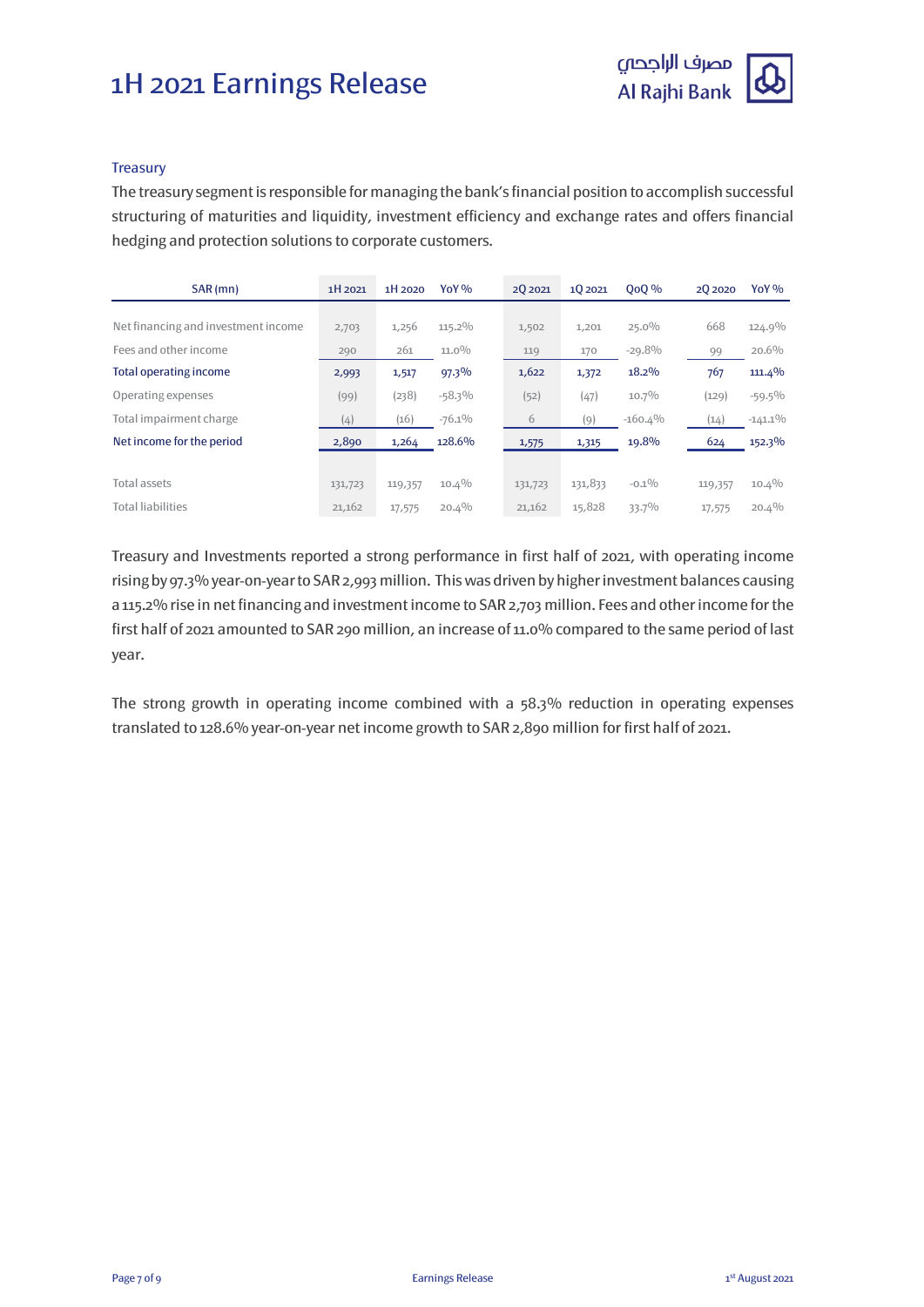

#### Al-Rajhi Capital

The Bank's investment services and brokerage business offers asset management and local and international share trading services.

| SAR (mn)                            | 1H 2021 | 1H 2020 | YoY $\%$  | 20 20 21 | 10 20 21 | <b>OoO</b> % | 20 20 20 | YoY <sub>%</sub> |
|-------------------------------------|---------|---------|-----------|----------|----------|--------------|----------|------------------|
|                                     |         |         |           |          |          |              |          |                  |
| Net financing and investment income | 30      | 24      | $28.7\%$  | 17       | 14       | 21.7%        | 11       | 46.1%            |
| Fees and other income               | 522     | 244     | 114.2%    | 242      | 280      | $-13.8%$     | 141      | $71.5\%$         |
| <b>Total operating income</b>       | 552     | 267     | 106.6%    | 258      | 294      | $-12.1%$     | 152      | 69.6%            |
| Operating expenses                  | (83)    | (73)    | $14.6\%$  | (42)     | (42)     | $0.0\%$      | (36)     | 16.4%            |
| Net income for the period           | 469     | 194     | $141.1\%$ | 217      | 252      | $-14.1\%$    | 116      | 85.9%            |
|                                     |         |         |           |          |          |              |          |                  |
| Total assets                        | 4,446   | 3,074   | $44.6\%$  | 4,446    | 4,173    | $6.5\%$      | 3,074    | 44.6%            |
| <b>Total liabilities</b>            | 191     | 149     | $28.2\%$  | 191      | 167      | 14.6%        | 149      | 28.2%            |

Operating income for the Investment Services and Brokerage business increased by 106.6% over the same period last year to SAR 552 million, from higher local equity market activity and improved transaction flow.

Net income for for first half of 2021 totalled SAR 469 million, a 141.1% year-on-year increase driven by the strong growth in operating income.